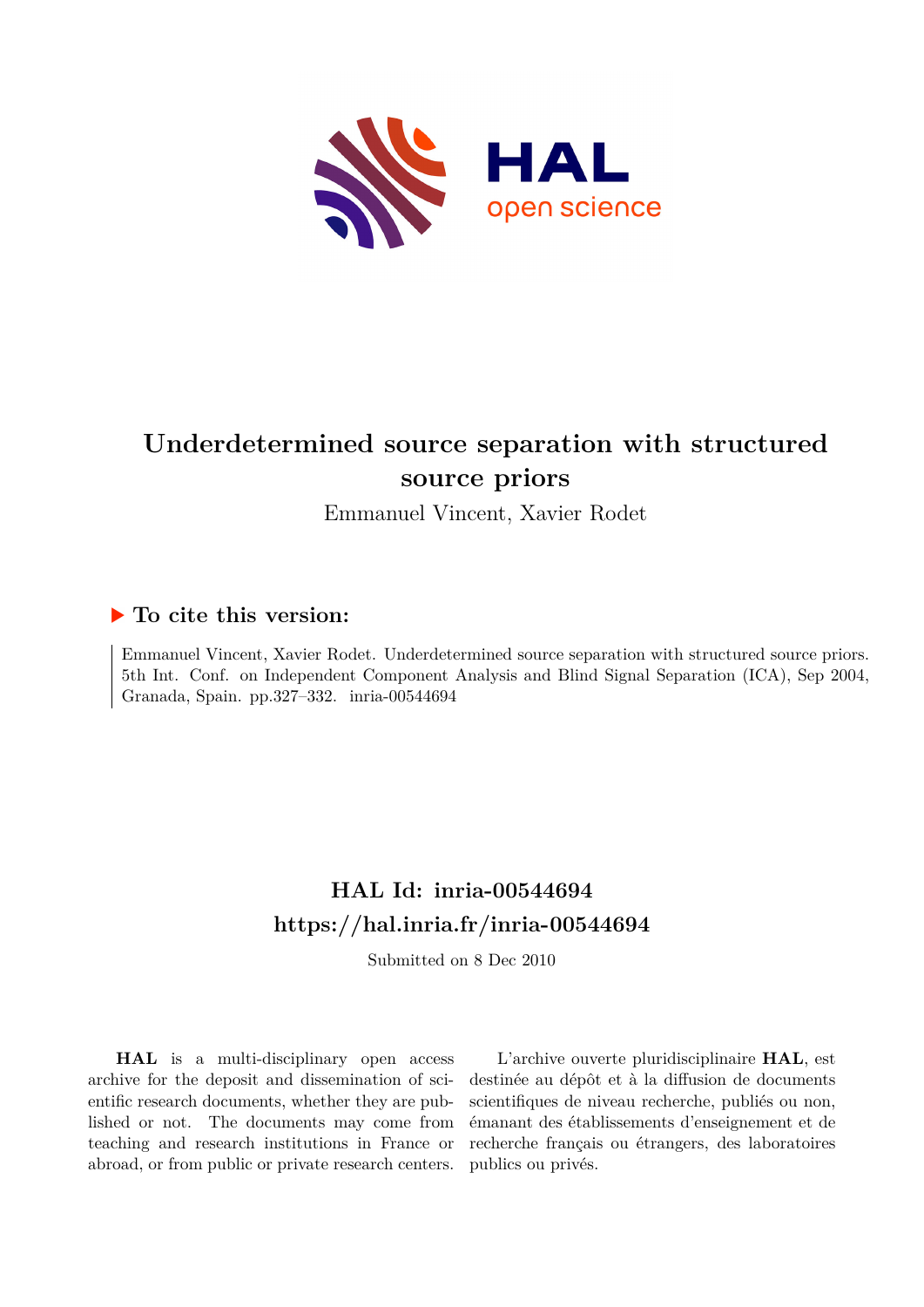# Underdetermined Source Separation with Structured Source Priors

Emmanuel Vincent and Xavier Rodet

IRCAM, Analysis-Synthesis Group 1, place Igor Stravinsky F-75004 PARIS emmanuel.vincent@ircam.fr

Abstract. We consider the source extraction problem for stereo instantaneous musical mixtures with more than two sources. We prove that usual separation methods based only on spatial diversity have performance limitations when the sources overlap in the time-frequency plane. We propose a new separation scheme combining spatial diversity and structured source priors. We present possible priors based on nonlinear Independent Subspace Analysis (ISA) and Hidden Markov Models (HMM), whose parameters are learnt on solo musical excerpts. We show with an example that they actually improve the separation performance.

# 1 Introduction

In this article we consider the source extraction problem for stereo instantaneous musical mixtures with more than two sources. The goal is to recover for each sample u the  $n \times 1$  vector of source signals  $s_u$  satisfying  $x_u = As_u$ , where **A** is the  $2 \times n$  mixing matrix and  $x_u$  the  $2 \times 1$  mixture vector. It has been shown that this can be solved in two steps [1]: first estimating the (normalized) columns of **A** and then estimating  $s_u$  knowing **A**. We focus here on this second step.

When little information about the sources is available, the usual hypothesis is that in most time-frequency points only one source is present [2,3,4]. This source is determined exploiting the spatial diversity of the mixture, that is comparing locally the two observed channels. In practice this leads to good results for speech mixtures but not for musical mixtures. Due to western music harmony rules, musical instruments often play notes with overlapping harmonic partials, so that several sources are active in many time-frequency points.

In this article, we investigate the use of structured source priors to improve separation of musical mixtures. We propose a family of priors adapted to instrumental sounds and we show how to use both spatial diversity and source priors into a single separation scheme.

The structure of the article is as follows. In Section 2 we derive a general framework for source extraction and we introduce the three-source example used in the following. In Section 3 we describe some usual separation methods based on spatial diversity and we point their limitations. In Section 4 we propose a family of structured priors adapted to musical sounds and evaluate their performance. We conclude by discussing possible improvements to the proposed method.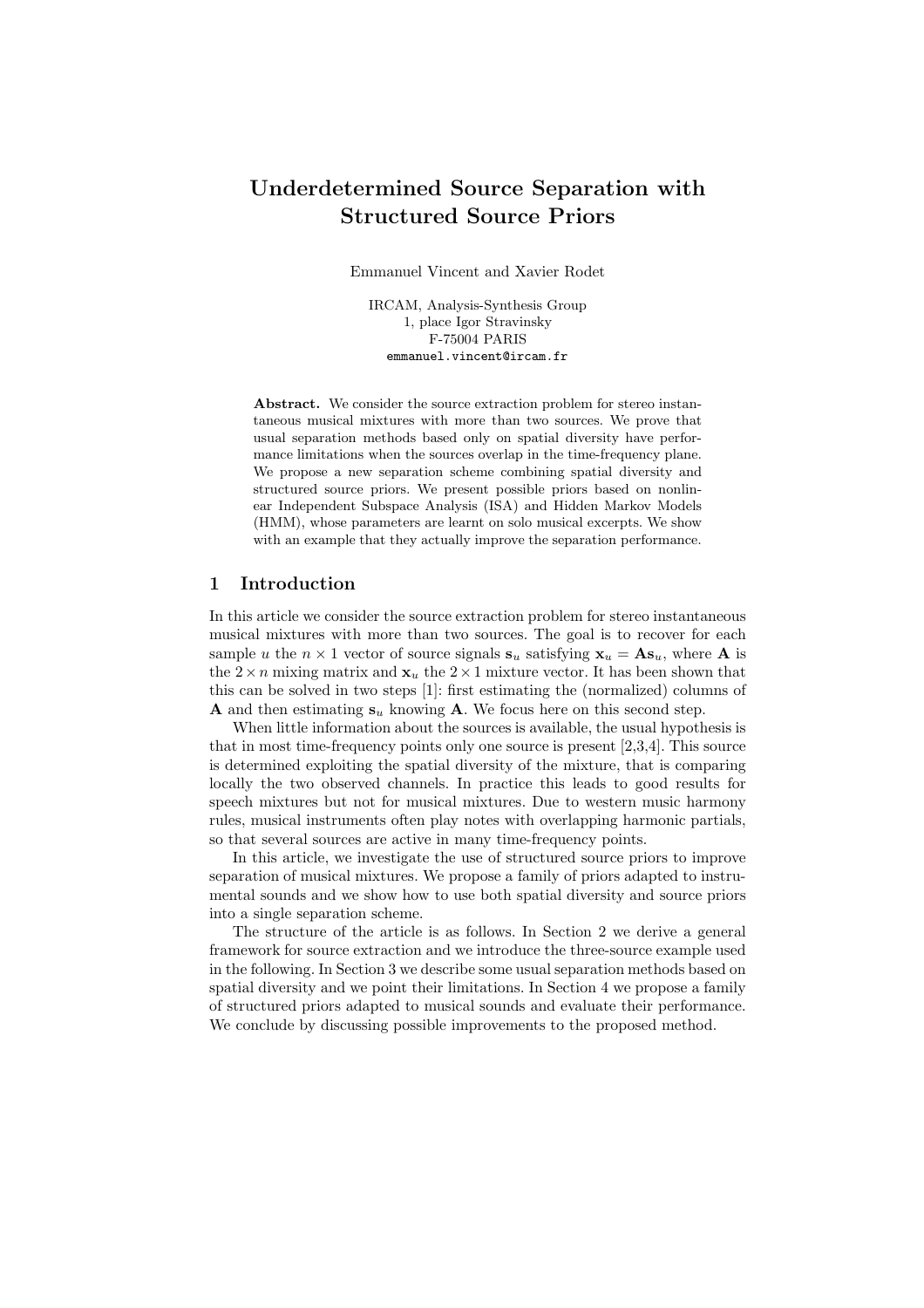# 2 Source extraction framework

In the rest of the article we suppose that  $A$  has been retrieved from the mixture and has  $L_2$ -normalized columns. This is realistic since the spatial directions of the sources can be estimated very precisely when each source is alone in at least one time-frequency point [5]. In this Section we derive a particular piecewise linear separation method and we show that it can potentially recover the sources with very high quality.

#### 2.1 Three-step extraction procedure

Piecewise linear separation methods are three-step procedures [2]: first decompose the mixture channels as weighted sums of time-frequency atoms, then perform a linear separation on each atom, and finally build the estimated sources by summation.

We choose to pass the mixture  $x$  through a bank of filters regularly spaced on the auditory-motivated ERB frequency scale  $f_{ERB} = 9.26 \log(0.00437 f_{Hz} + 1)$  to obtain sub-band signals  $(\mathbf{x}_f)$ . Then we multiply  $(\mathbf{x}_f)$  by disjoint 11 ms rectangular windows to compute short-time sub-band signals  $(\mathbf{x}_{ft})$ . The ERB frequency scale gives more importance to low frequencies which usually contain more energy. This results in a better separation performance than usual linear frequency scales. Note that as a general notation in the following we use bold letter for vectors or matrices, regular letters for scalars and parentheses for sequences.

Because of the linearity of the time-frequency transform, the relationship  $\mathbf{x} = \mathbf{A}\mathbf{s}$  becomes  $\mathbf{x}_{ft} = \mathbf{A}\mathbf{s}_{ft}$  for each  $(f, t)$ . A unique solution  $\mathbf{s}_{ft}$  can be estimated for each  $(f, t)$  by setting some probabilistic priors on the sources. Here we suppose that the source signals  $(s_{jft}), 1 \leq j \leq n$ , are independent and that  $(s_{jft})$  follows a Gaussian prior with known variance  $m_{jft}$ . Then the optimal estimated sources are given by  $\widehat{s_{ft}} = \sum_{f_t}^{1/2}$  $_{ft}^{1/2}(\mathbf{A}\mathbf{\Sigma}_{ft}^{1/2})^{+}\mathbf{x}_{ft}$ , where <sup>+</sup> denotes Moore-Penrose pseudo-inversion [1] and  $\boldsymbol{\Sigma}_{ft}$  is the diagonal matrix containing the source variances  $(m_{ift})$ . Note that if at least two sources have nonzero variance then perfect reconstruction of the mixture is verified:  $\mathbf{x}_{ft} = \mathbf{A}\widehat{\mathbf{s}_{ft}}$ .

Finally the waveforms of the estimated sources are obtained by  $\hat{\mathbf{s}} = \sum_{ft} \hat{\mathbf{s}_{ft}}$ .

#### 2.2 Three-source example - Oracle performance

To compare the source extraction methods proposed hereafter, we build an artificial five-second mixture of  $s_1 =$  cello,  $s_2 =$  clarinet and  $s_3 =$  violin, mixed with relative log-powers  $\theta_j = \log(A_{2j}^2/A_{1j}^2)$  equal to 4.8 dB, -4.8 dB and 0 dB respectively. In the rest of the article, we separate this mixture with various methods and evaluate the results by computing Source-to-Interference Ratios (SIR) and Source-to-Artifacts Ratios (SAR) [6]. The sources and the mixture are plotted in Fig. 1 and the results are shown in Table 1. All the corresponding sound files can be listened to on the web page http://www.ircam.fr/anasyn/vincent/ICA04/.

The first test we make is separation of  $x$  with an oracle estimator of the source power spectrograms  $(\mathbf{m}_i)$  (i.e. the  $(m_{ift})$  matrices). Performance measures (in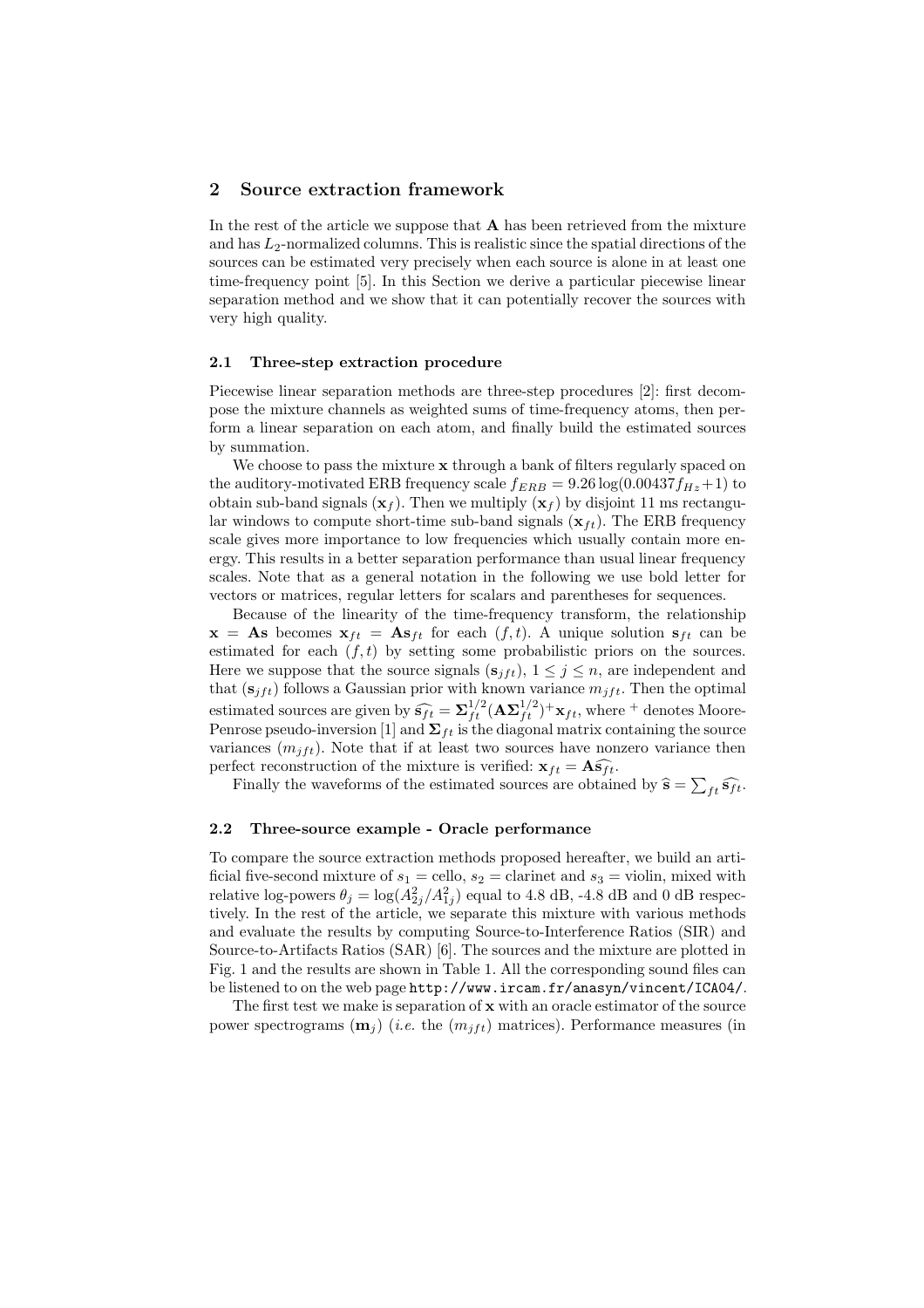the last line of Table 1) are higher than 20 dB for all sources. This proves that knowing  $(m_i)$  is enough to recover the sources with high quality.

This test mixture is not completely realistic, however it contains instruments sometimes playing in harmony. This results in notes from different instruments overlapping in the time-frequency plane, either partially (during a limited time or on a limited frequency range) or totally. In practice the oracle separation performance cannot be achieved with blind separation methods, because notes that are totally masked cannot be heard and cannot be recovered except with a musical score. However, notes that are partially masked can generally be heard and should be separated accurately.



Fig. 1. Power spectrograms of the true sources (top), of the total mixture power and of the relative mixture power (bottom). The horizontal axis is time in seconds, the vertical axis is frequency in Hertz and the color range is in Decibels.

| Cues                                   | Method                 | $SIR$ (dB)      |                 |             | $SAR$ (dB)      |                 |                 |
|----------------------------------------|------------------------|-----------------|-----------------|-------------|-----------------|-----------------|-----------------|
|                                        |                        | $\widehat{s_1}$ | $\widehat{s_2}$ | $\hat{s_3}$ | $\widehat{s_1}$ | $\widehat{s_2}$ | $\widehat{s}_3$ |
| Spatial diversity                      | All sources            | 10              | 8               | -5          | $+\infty$       | $+\infty$       | $+\infty$       |
|                                        | Closest source         | 36              | 26              | 18          | 11.6            | 10.3            | 5.6             |
|                                        | 1 or 2 closest sources | 27              | 25              | 15          | 13.8            | 13.9            | 5.9             |
| Source priors                          | Bernoulli state priors | 13              | 12              | 6           | 11.8            | 10.6            | $-3.0$          |
| Spatial diversity<br>$+$ Source priors | Bernoulli state priors | 23              | 22              | 34          | 17.1            | 16.8            | 7.0             |
|                                        | Markov state priors    | 30              | 31              | 23          | 17.2            | 16.8            | 8.4             |
|                                        | Oracle state sequence  | 31              | 35              | 23          | 18.7            | 18.6            | 10.5            |
| Oracle                                 | Oracle                 | 49              | 49              | 44          | 24.4            | 30.0            | 21.9            |

Table 1. Separation of a stereo mixture of three musical sources using several separation methods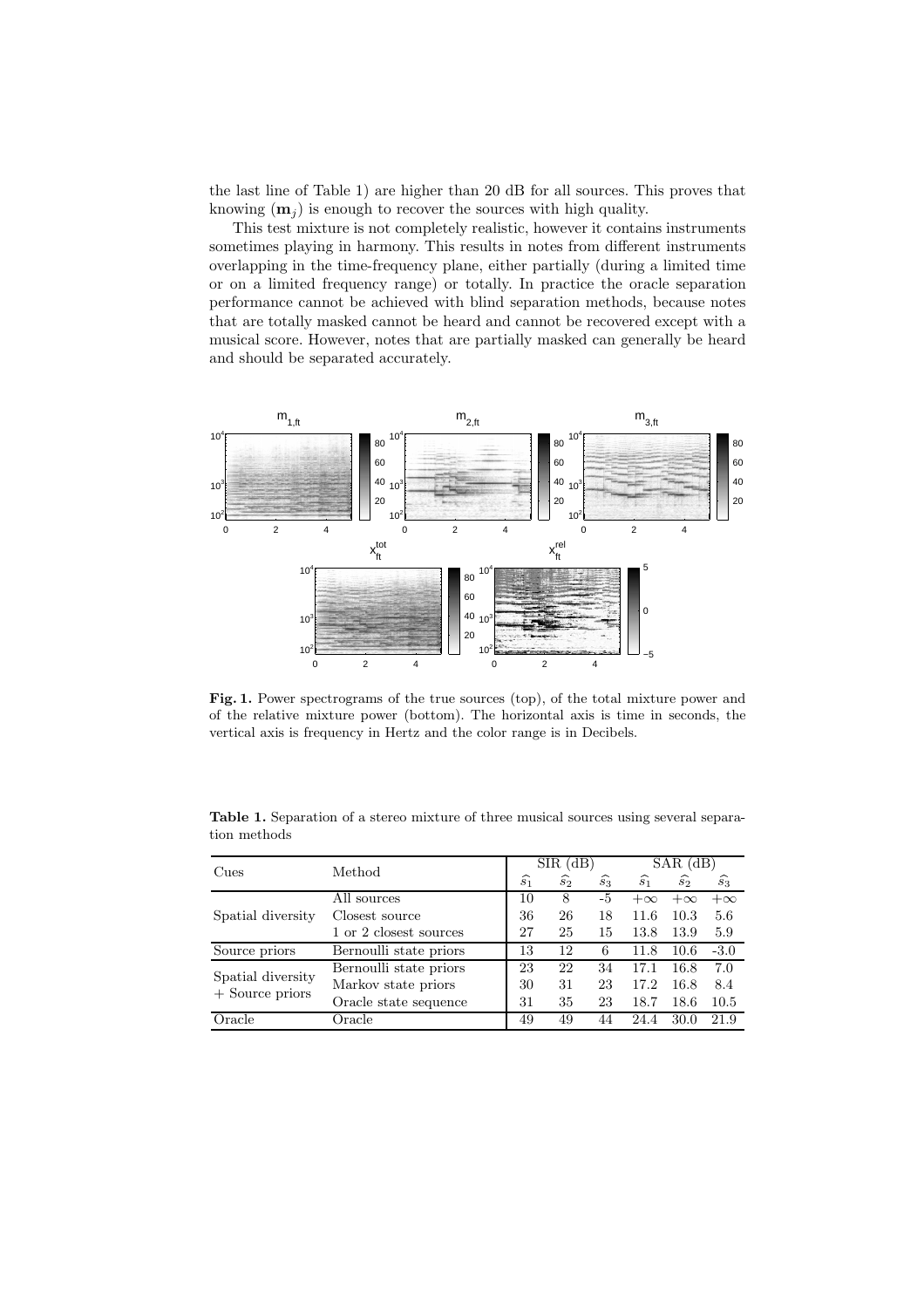# 3 Separation methods based on spatial diversity

Now that we have explained how to extract the sources given their power spectrograms  $(m_i)$ , the problem becomes: how to estimate  $(m_i)$ ? In this Section we discuss a few heuristic methods based on spatial diversity inspired from [2,3,4,1].

#### 3.1 Some blind separation methods and their performance

Two quantities of interest are computed from the mixture channels  $x_{1,ft}$  and  $\mathbf{x}_{2,ft}$ : the total log-power  $x_{ft}^{\text{tot}} = \log(||x_{1,ft}||^2 + ||x_{2,ft}||^2)$  and the relative logpower  $x_{ft}^{\text{rel}} = \log(\|x_{2,ft}\|^2) - \log(\|x_{1,ft}\|^2)$ , where we use as synonyms the words "power" and "variance". Heuristic separation methods are based on the following remark: if source  $j_0$  has higher power than the other sources in a given timefrequency point  $(f, t)$ , then the observed direction  $x_{ft}^{\text{rel}}$  is close to the direction obtained when only source  $j_0$  is present, that is  $\theta_{j_0} = \log(A_{2j_0}^2/A_{1j_0}^2)$ .

Suppose without loss of generality that the  $\theta_j$  are sorted in ascending order. The simplest separation method consists in finding the source  $j_0$  that minimizes  $|x_{ft}^{\text{rel}} - \theta_{j_0}|$  and in setting  $\widehat{m_{j_0ft}} = 1$  and  $\widehat{m_{jft}} = 0$  for  $j \neq j_0$ : we call this the "closest source" method. A derivation is the "1 or 2 closest sources" method, which is to set  $\widehat{m_{1,ft}} = 1$  if  $x_{ft}^{\text{rel}} < \theta_1$ ,  $\widehat{m_{n,ft}} = 1$  if  $x_{ft}^{\text{rel}} > \theta_n$ , and  $\widehat{m_{j_0ft}} = 1$  and  $m_{j_0+1,ft} = 1$  if  $\theta_{j_0} \leq x_{ft}^{\text{rel}} \leq \theta_{j_0+1}$  (and set all other  $\widehat{m_{jft}}$  to zero). Finally the "all sources" method consists in setting  $\widehat{m_{ift}} = 1$  for all j.

Results for these three separation methods are shown in the first lines of Table 1. Performance is rather good for  $\hat{s}_1$  and  $\hat{s}_2$  and lower for  $\hat{s}_3$ , but even for the best method ("1 or 2 closest sources") it remains about 14 dB lower than the oracle performance. There is a compromise between methods that provide high SAR but low SIR ("all sources") and methods that provide high SIR but low SAR ("closest source"). Note that the original "closest source" method described in [3] gave lower performance since it uses only one mixture channel to recover the sources [6]. Computation of mixture sub-bands on a linear frequency scale also yielded lower performance.

#### 3.2 Intrinsic limitation of spatial diversity cues

We generalize these experimental results by showing that spatial diversity cues have intrinsic ambiguities when the sources overlap in the time-frequency plane. When a source  $s_2$  coming from the left  $(\theta_{j_2} < 0)$  and a source  $s_1$  from the right  $(\theta_{j_1} > 0)$  are both present in  $(f, t)$  with similar powers, then  $x_{ft}^{\text{rel}} \approx 0$  so that the source power estimates with the "closest source" method are  $\widehat{m_{j_2ft}} = 0$ ,  $\widehat{m_{j_1ft}} = 0$  and  $\widehat{m_{j_3ft}} = 1$  for a third source  $s_3$  coming from the center  $(\theta_{j_3} \approx 0)$ . This results in some parts lacking in the "periphery" estimated sources and some excess parts in the "center" estimated sources. This explains why separation performance is generally lower for the "center" source  $(s_3 \text{ here})$  in a three-source mixture. Note that this limitation generalizes to other estimation methods that use only the single spatial diversity cue  $x_{ft}^{\text{rel}}$  to determine  $(m_{ift})$ . More complex strategies such as [7] suffer from this problem as well in a lesser way.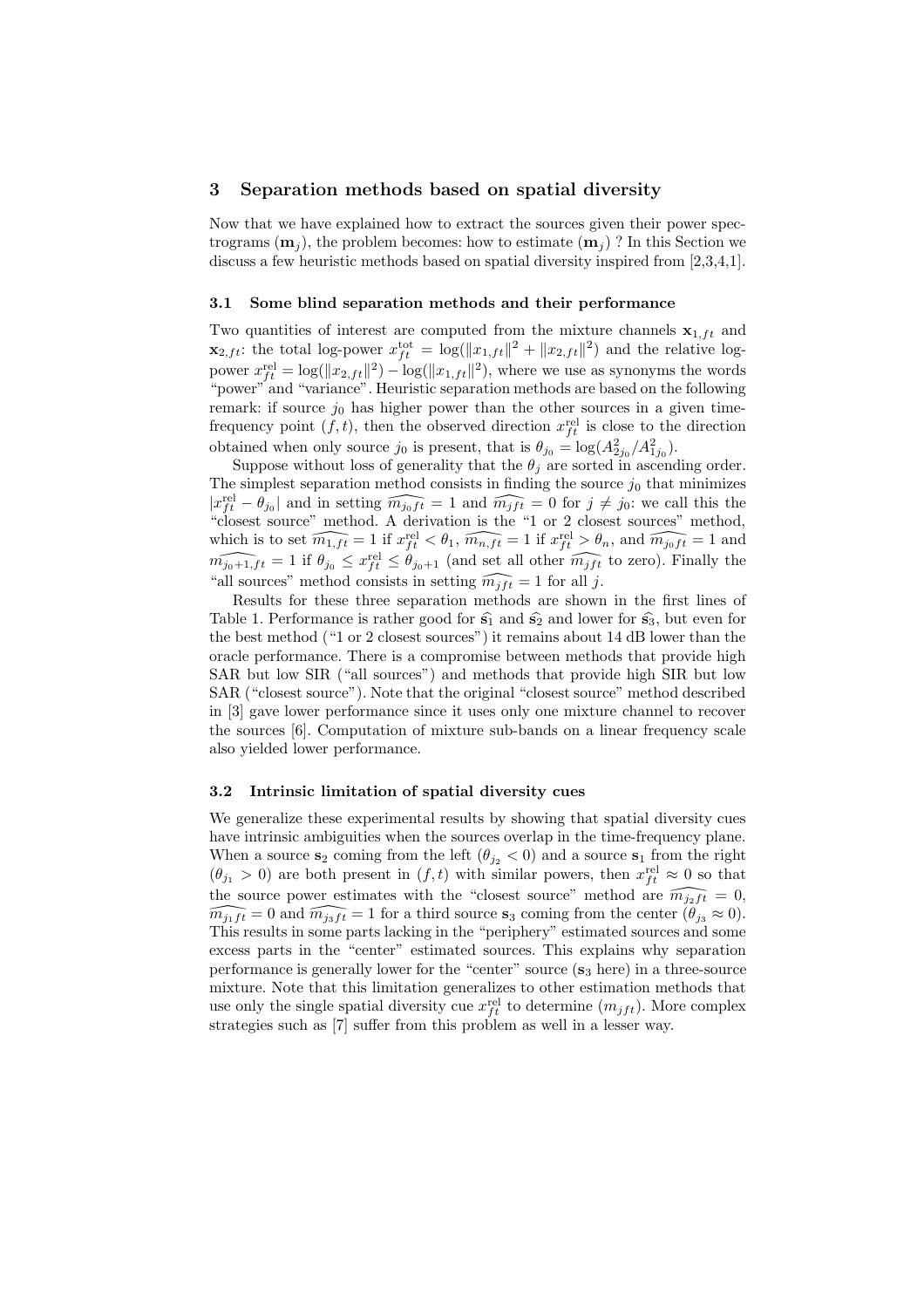### 4 Structured time-frequency source priors

A way to circumvent this limitation is to use the time-frequency structure of the considered sources. Suppose that  $s_1$  and  $s_2$  play notes with harmonic partials. Since instruments play in harmony it is very probable that there exists a timefrequency point  $(f, t)$  where  $s_1$  and  $s_2$  have similar power. But if they play different notes at that time or the same note with different spectral envelopes, then it is unprobable that  $s_1$  and  $s_2$  have similar power on all time-frequency points  $(f',t), 1 \leq f' \leq F$ . Using the frequency structure of the sources we can remove the ambiguity in  $x_{ft}^{\text{rel}}$  using information at all frequencies  $\mathbf{x}_{t}^{\text{rel}} = [x_{1,t}^{\text{rel}}, \dots, x_{F,t}^{\text{rel}}]^T$ . Similarly using the time-structure of the sources we can remove ambiguities when sources are masked locally in time (by percussions for example). A problem remains if  $s_1$  and  $s_2$  have the same power on all frequency range for a large time, since all  $\mathbf{x}_t^{\text{rel}}$  provide ambiguous information. This problem may also be circumvented using  $\mathbf{x}_t^{\text{tot}}$  in conjunction with  $\mathbf{x}_t^{\text{rel}}$ . For example if  $\mathbf{x}_t^{\text{tot}}$  has energy in high frequency bands only, then it is unprobable that instruments playing only low frequency notes are present at that time.

There are two possibilities to use the time-frequency structure of the sources: either decomposing the mixture on structured time-frequency atoms with priors about the decomposition weights and then using estimation laws of Section 3 to derive  $(\widehat{\mathbf{m}}_i)$ , or keeping the same time-frequency decomposition as in Section 2 and then deriving  $(\widehat{\mathbf{m}}_i)$  with structured priors about  $(\mathbf{m}_i)$ . We choose here the second solution because musical sources are better described in the time-frequency power domain than in the waveform domain. Relative phases of harmonic partials are rather irrelevant, so that a very large number of atoms would be needed to describe the harmonic structure of most instrumental sounds.

#### 4.1 Structured priors for instrumental sounds

The structured priors we propose here have been used first for single-channel polyphonic music transcription. More details and justifications about our assumptions are available in our companion article [8].

We suppose that each instrument j,  $1 \leq j \leq n$ , can play a finite number of notes  $h, 1 \leq h \leq H_i$ . At a given time t the presence/absence of note h from instrument j is described with a state variable  $E_{iht} \in \{0, 1\}$ , and its parameters (instantaneous power, instantaneous frequency, instantaneous spectral envelope, *etc*) are given by a vector of descriptors  $\mathbf{p}_{jht} \in \mathbb{R}^{K+1}$ . We assume a three-layer generative model, where high-level states  $(E_{iht})$  generate middle-level descriptors  $(\mathbf{p}_{iht})$  which in turn generate low-level spectra  $(\mathbf{m}_{it})$ . These three layers are termed respectively state layer, descriptor layer and spectral layer.

The spectral layer model is a nonlinear Independent Subspace Analysis (ISA). We write the note descriptors as  $\mathbf{p}_{jht} = [e_{jht}, v_{jht}^1, \ldots, v_{jht}^K]$ , where  $e_{jht}$  is the log-energy of note h from instrument j at time t and  $(v_{jht}^k)$  are other variables related to the local spectral shape of this note. Denoting  $\Phi'_{jht}$  the log-power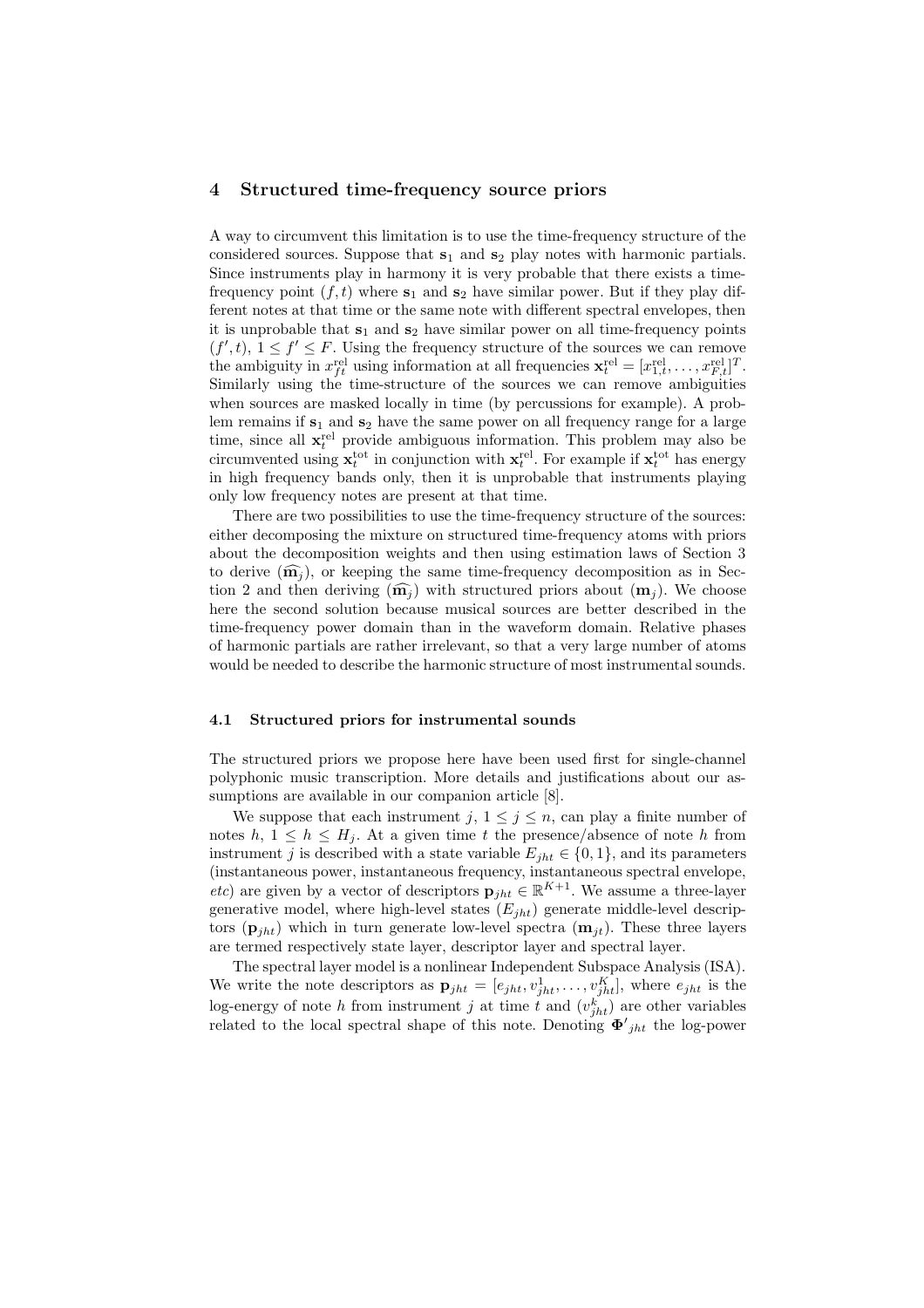spectrum of note h from instrument j at time t, we assume

$$
\mathbf{m}_{jt} = \sum_{h=1}^{H_j} \exp(\mathbf{\Phi'}_{jht}) \exp(e_{jht}) + \mathbf{n}_j,\tag{1}
$$

$$
\mathbf{\Phi'}_{jht} = \mathbf{\Phi}_{jh} + \sum_{k=1}^{K} v_{jht}^k \mathbf{U}_{jh}^k,
$$
\n(2)

where  $\exp(.)$  and  $\log(.)$  are the exponential and logarithm functions applied to each coordinate. The vector  $\Phi_{ih}$  is the total-power-normalized mean log-power spectrum of note h from instrument j and  $(\mathbf{U}_{jh}^k)$  are  $L_2$ -normalized "variation" spectra" that model local variations of the spectral shape of this note. The vector  $n_i$  is the power spectrum of the background noise in source j.

The descriptor layer is defined by setting conditional priors on  $\mathbf{p}_{iht}$  given  $E_{jht}$ . We assume that  $e_{jht}$  is constrained to  $-\infty$  and  $v_{jht}^k$  to 0 given  $E_{jht} = 0$ , and that  $e_{jht}$  and  $v_{jht}^k$  follow independent Gaussian laws given  $E_{jht} = 1$ .

Finally we consider two models for the state layer in order to study the relative importance of frequential and temporal structure for source separation. A product of Bernoulli priors with constant sparsity factor  $P_Z = P(E_{ht} = 0)$ results in frequential structure alone, while a factorial Markov chain prior adds some temporal structure by modeling the typical durations of notes and silences.

#### 4.2 Relationship with the observed mixture

This model for  $(m_j)$  is completed with a model relating  $(m_j)$  to  $\mathbf{x}^{\text{tot}}$  and  $\mathbf{x}^{\text{rel}}$ .

$$
\mathbf{x}_t^{\text{tot}} = \log \left[ \sum_{j=1}^n \mathbf{m}_{jt} \right] + \epsilon_t^{\text{tot}},\tag{3}
$$

$$
\mathbf{x}_t^{\text{rel}} = \log \left[ \sum_{j=1}^n A_{2j}^2 \mathbf{m}_{jt} \right] - \log \left[ \sum_{j=1}^n A_{1j}^2 \mathbf{m}_{jt} \right] + \epsilon_t^{\text{rel}}.
$$
 (4)

Experiments show that  $\epsilon_t^{\text{tot}}$  and  $\epsilon_t^{\text{rel}}$  can generally be modeled as independent white generalized exponential noises with sparsity parameters  $R<sup>tot</sup> \approx 2$  and  $R^{\text{rel}} \simeq 0.7$  (*i.e.*  $\epsilon_t^{\text{tot}}$  is Gaussian and  $\epsilon_t^{\text{rel}}$  is sparser than a Laplacian noise).

### 4.3 Model learning and source power spectra estimation

The probability of  $(m_j)$  given  $\mathbf{x}^{\text{tot}}$  and  $\mathbf{x}^{\text{rel}}$  is written as the weighted Bayes law

$$
P((\mathbf{m}_j)|\mathbf{x}^{\text{tot}},\mathbf{x}^{\text{rel}}) \propto (P_{\text{spec}})^{w_{\text{spec}}}(P_{\text{desc}})^{w_{\text{desc}}}P_{\text{state}},\tag{5}
$$

involving probability terms  $P_{\text{spec}} = \prod_t P(\epsilon_t^{\text{tot}}) P(\epsilon_t^{\text{rel}}), P_{\text{desc}} = \prod_{jht} P(\mathbf{p}_{jht} | E_{jht})$ and  $P_{\text{state}} = \prod_{jh} P(E_{jh,1}, \ldots, E_{jh,T})$  and correcting exponents  $w_{\text{spec}}$  and  $w_{\text{desc}}$ . Weighting by  $w_{\text{spec}}$  with  $0 < w_{\text{spec}} < 1$  mimics the existence of dependencies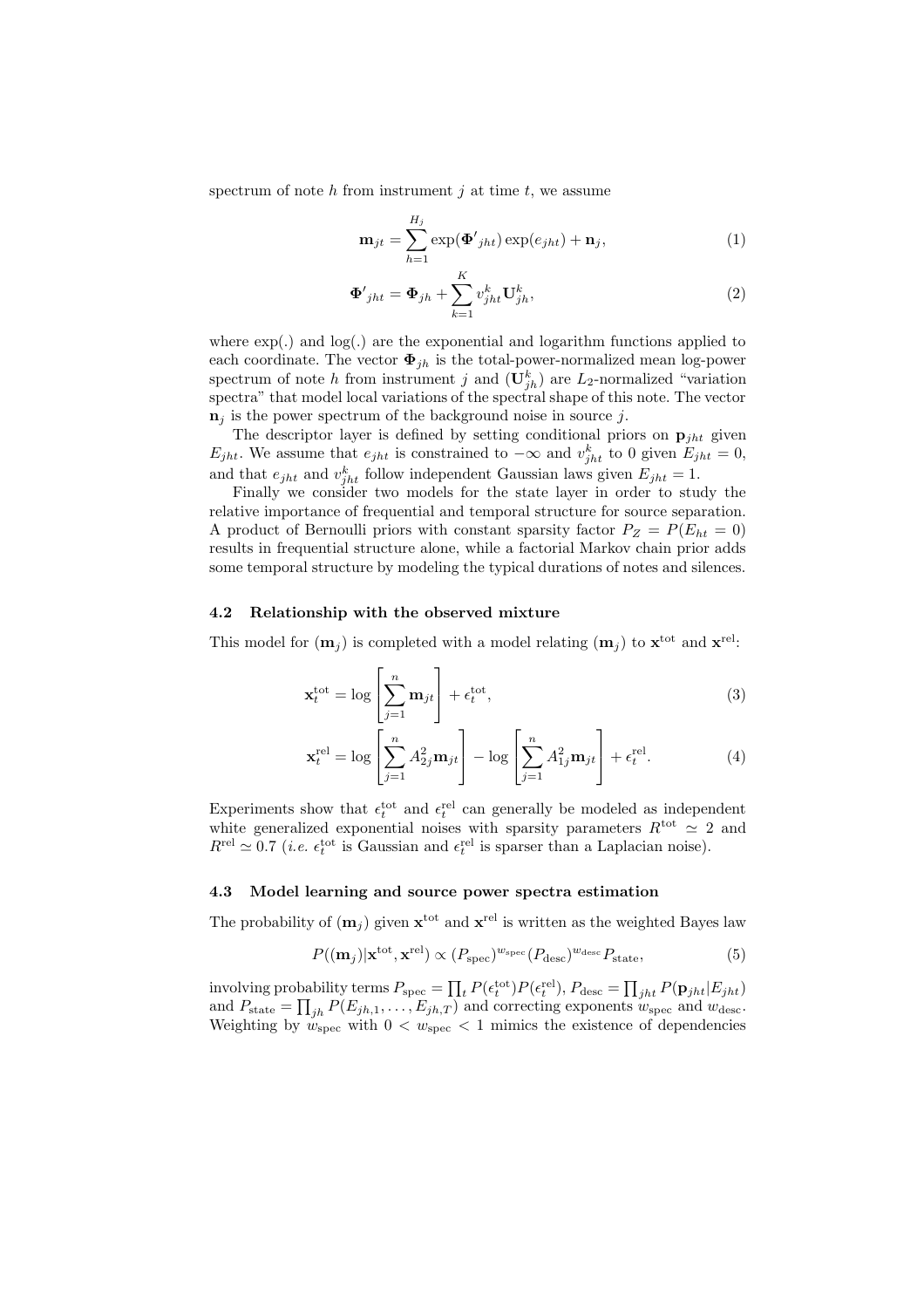between values of  $\epsilon_t^{\text{tot}}$  and  $\epsilon_t^{\text{rel}}$  at adjacent time-frequency points and makes the model distribution closer to the true data distribution.

We learn the model parameters (mean and "variation" spectra, means and variances, initial and transition probabilities) on single-channel solo excerpts of each instrument using a probabilistic model similar to (3) [8].

Then we estimate  $(m_j)$  given  $\mathbf{x}^{\text{tot}}$  and  $\mathbf{x}^{\text{rel}}$  by finding the states  $(\widehat{E_{jht}})$  and the descriptors  $(\widehat{e_{jht}})$  and  $(v_{jht}^k)$  that maximize the posterior (5). Maximization over  $(E_{jht})$  involves a jump procedure with Bernoulli state priors and Viterbi decoding with Markov state priors. Maximization over  $(e_{jht})$  and  $(v_{jht}^k)$  is carried out with an approximate second order Newton method. The background noise spectra  $(\mathbf{n}_i)$  are re-estimated during transcription to maximize the posterior.

#### 4.4 Performance

The performance of this method was tested using the two defined state models and with an oracle estimator of the state sequence. We also tested separation using only source priors and discarding the spatial likelihood terms  $P(\epsilon_t^{\text{rel}})$  in (5). Instrument models were learnt on one-minute solo excerpts taken from other CDs than the test mixture. Results are shown in Table 1.

The combination of spatial diversity and structured source priors provides an average increase of the separation performance of 2.7 dB over spatial diversity alone and 9.7 dB over source priors alone. This proves that our method actually combined the two kinds of information. Results were not significantly improved using larger learning sets.

Moreover results with Markov state priors are a bit better than with Bernoulli state priors, but are still 1.8 dB inferior to results knowing the true state sequence. The main reason for this is not that our method badly estimated the notes played by the instruments, but that some notes were estimated as absent in some zones where they are masked, particularly during reverberation as can be seen in Fig. 2. A way to improve this could be to use more complex state models involving the typical segments "attack, sustain, release" (and reverberation) of musical notes and imposing minimal durations for each of these segments.

# 5 Conclusion

We considered the source separation problem for underdetermined stereo instantaneous musical mixtures. We proposed a family of probabilistic priors modeling the typical time-frequency structure of musical sources. We showed that combining these priors with spatial diversity leads to a better separation performance than using source priors or spatial diversity alone. This is an important difference with previous works using structured source priors in single-channel [9] and in overdetermined mixtures [10] which did not consider spatial diversity.

A first direction to extend this work is to use simpler source priors involving spectral and temporal continuity but no instrument specific parameters. This could provide faster computations and be useful for the separation of speech